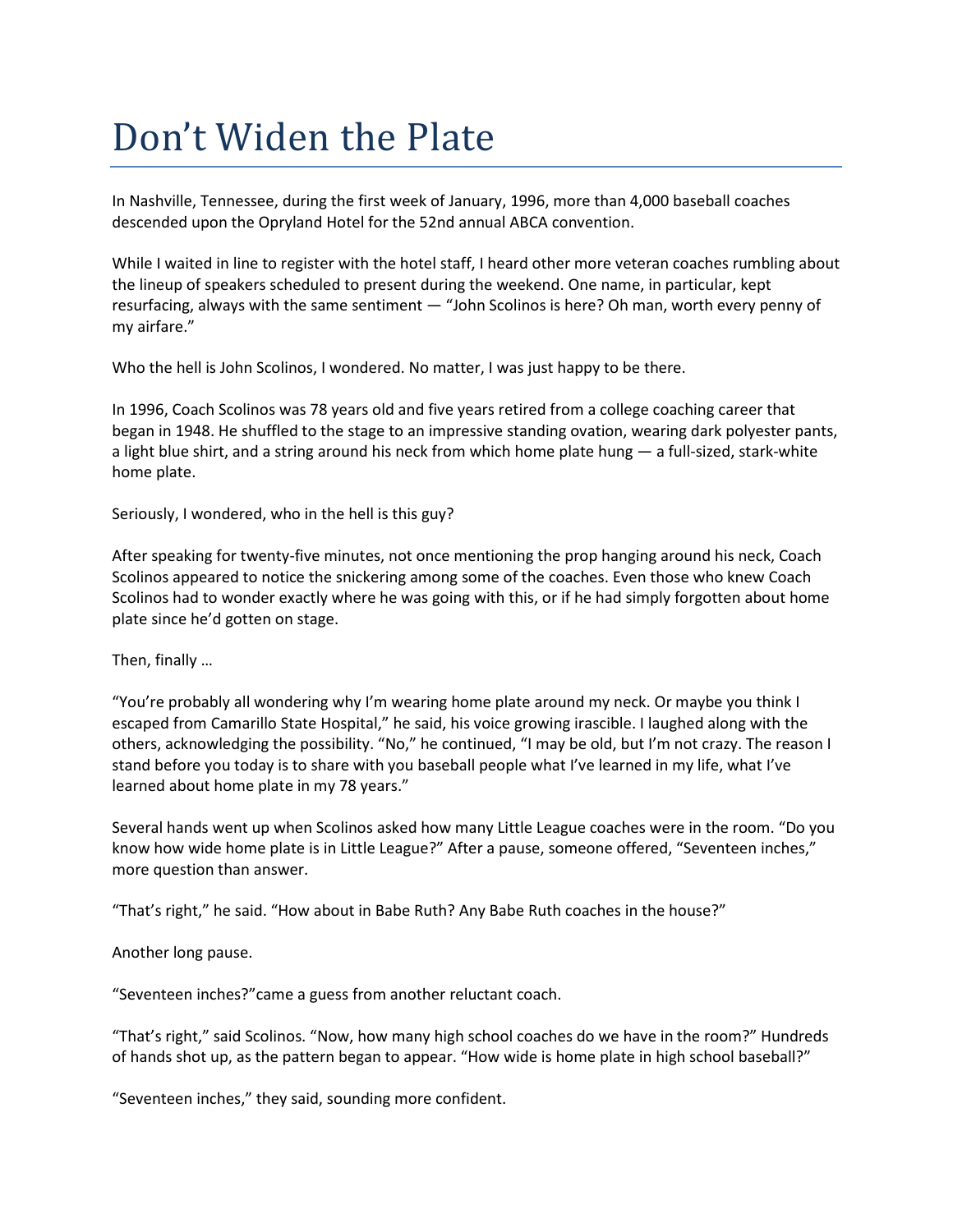"You're right!" Scolinos barked. "And you college coaches, how wide is home plate in college?"

"Seventeen inches!" we said, in unison.

"Any Minor League coaches here? How wide is home plate in pro ball?"

"Seventeen inches!"

"RIGHT! And in the Major Leagues, how wide home plate is in the Major Leagues?"

"Seventeen inches!"

"SEV-EN-TEEN INCHES!" he confirmed, his voice bellowing off the walls. "And what do they do with a a Big League pitcher who can't throw the ball over seventeen inches?" Pause. "They send him to Pocatello!" he hollered, drawing raucous laughter.

"What they don't do is this: they don't say, 'Ah, that's okay, Jimmy. You can't hit a seventeen-inch target? We'll make it eighteen inches, or nineteen inches. We'll make it twenty inches so you have a better chance of hitting it. If you can't hit that, let us know so we can make it wider still, say twenty-five inches.'"

Pause.

"Coaches …"

Pause.

" … what do we do when our best player shows up late to practice? When our team rules forbid facial hair and a guy shows up unshaven? What if he gets caught drinking? Do we hold him accountable? Or do we change the rules to fit him, do we widen home plate?

The chuckles gradually faded as four thousand coaches grew quiet, the fog lifting as the old coach's message began to unfold. He turned the plate toward himself and, using a Sharpie, began to draw something. When he turned it toward the crowd, point up, a house was revealed, complete with a freshly drawn door and two windows. "This is the problem in our homes today. With our marriages, with the way we parent our kids. With our discipline. We don't teach accountability to our kids, and there is no consequence for failing to meet standards. We widen the plate!"

Pause. Then, to the point at the top of the house he added a small American flag.

"This is the problem in our schools today. The quality of our education is going downhill fast and teachers have been stripped of the tools they need to be successful, and to educate and discipline our young people. We are allowing others to widen home plate! Where is that getting us?"

Silence. He replaced the flag with a Cross.